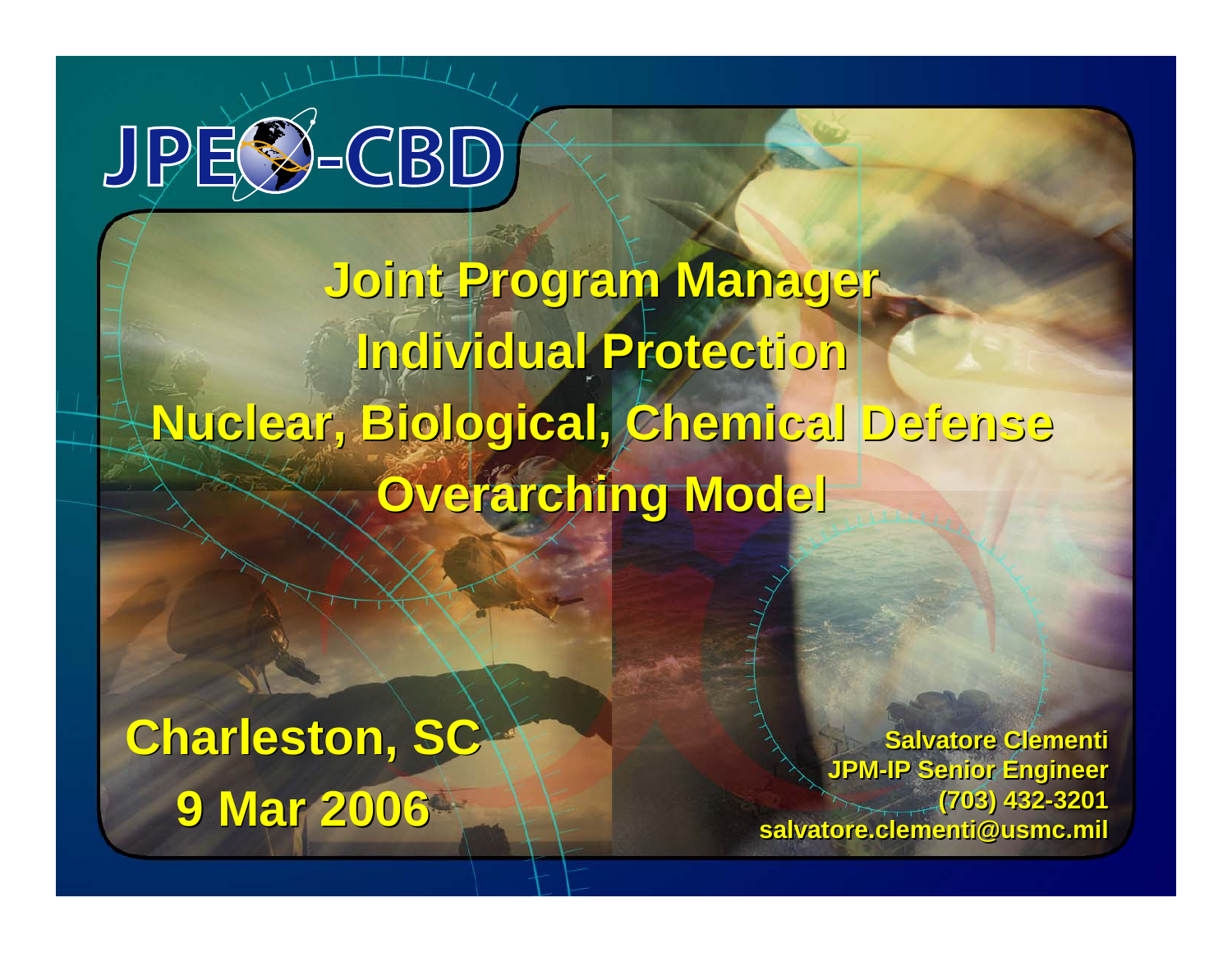### **PURPOSE**

#### **Mission**

**JPES-CBD** 

 **To Develop A Functional And Useful Overarching Model (OAM) And Toolkit To Support Requirements Development, Testing, And Fielding Of Chemical, Biological, Radiological, Nuclear (CBRN) Individual Protective Equipment (IPE)**

#### **Stakeholders**

- **Joint Requirements Office (JRO)**
- **Program Office**
- **Testing Agency (OTA)**
- **Test Location (DPG, ECBC, NATICK, Commercial)**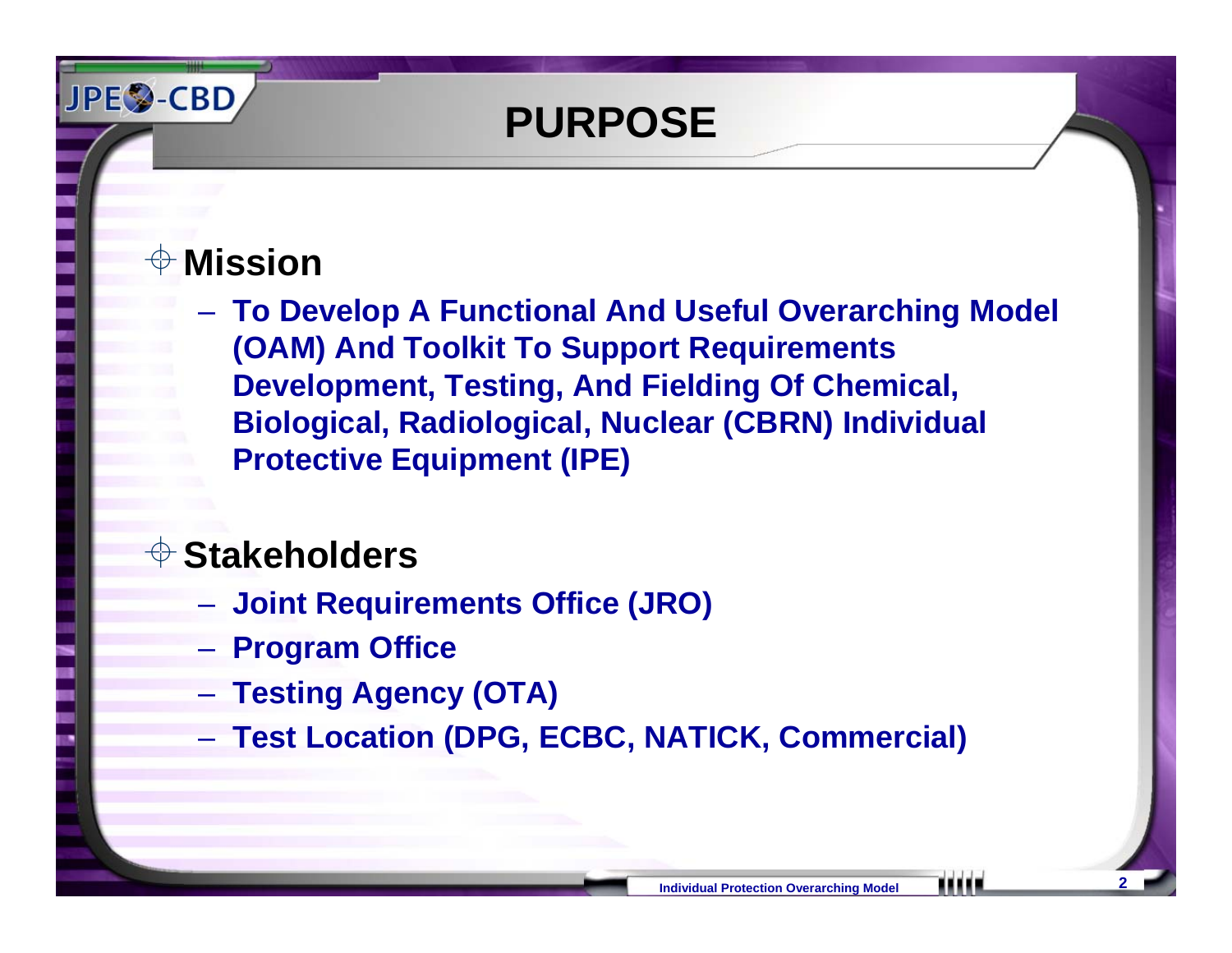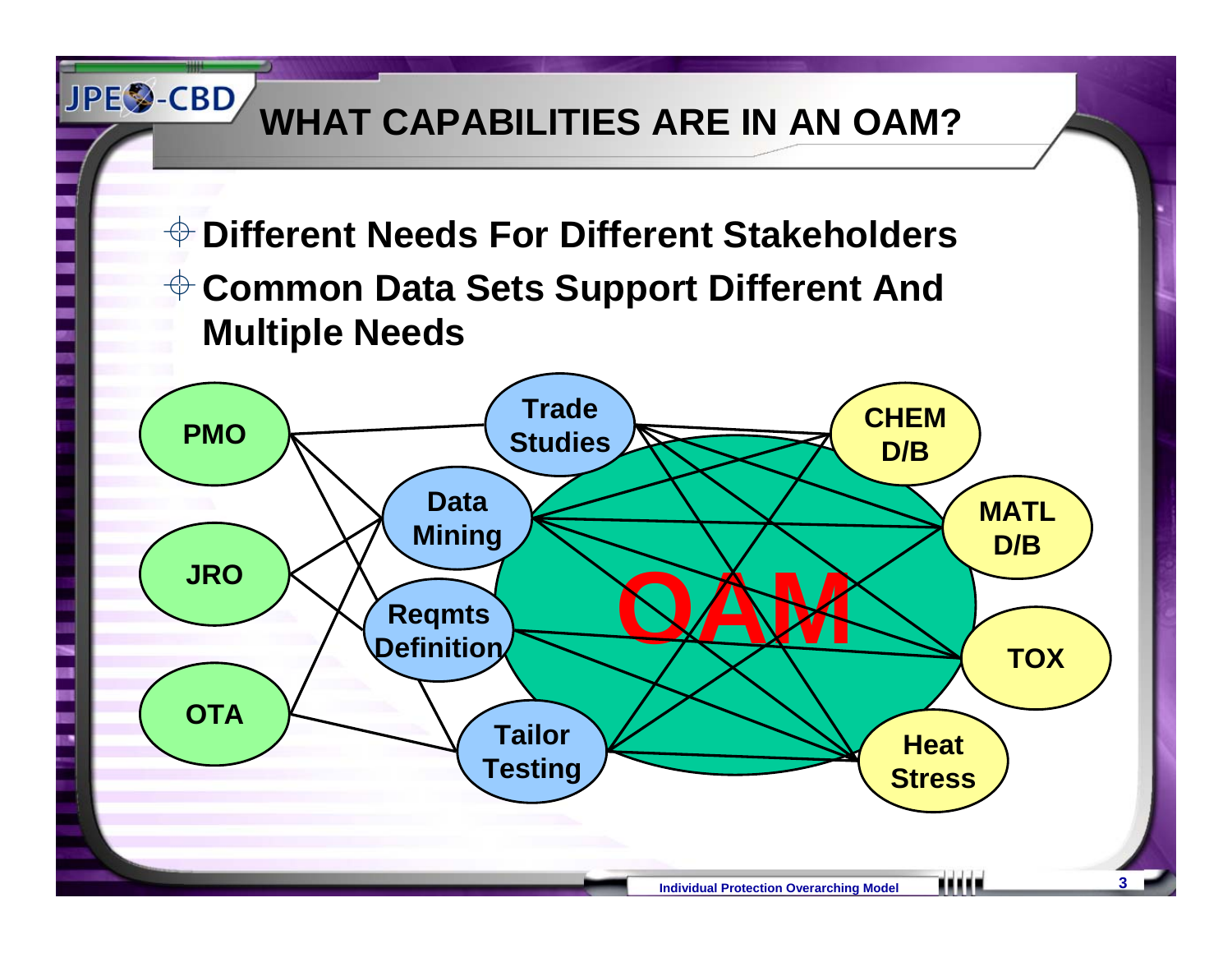**JRO**

- **Identification Of Areas Of Over/Under Protection**
- **Realistic Requirements Determination And Validation**
- **Evolve Requirements As Absolute Toxicological Effects Are Integrated**
- **Evaluate Performance As Additional Threat Protection is Introduced TIC/TIM, etc.**
- **Fielding Dates, Quantities, Distribution Alternatives**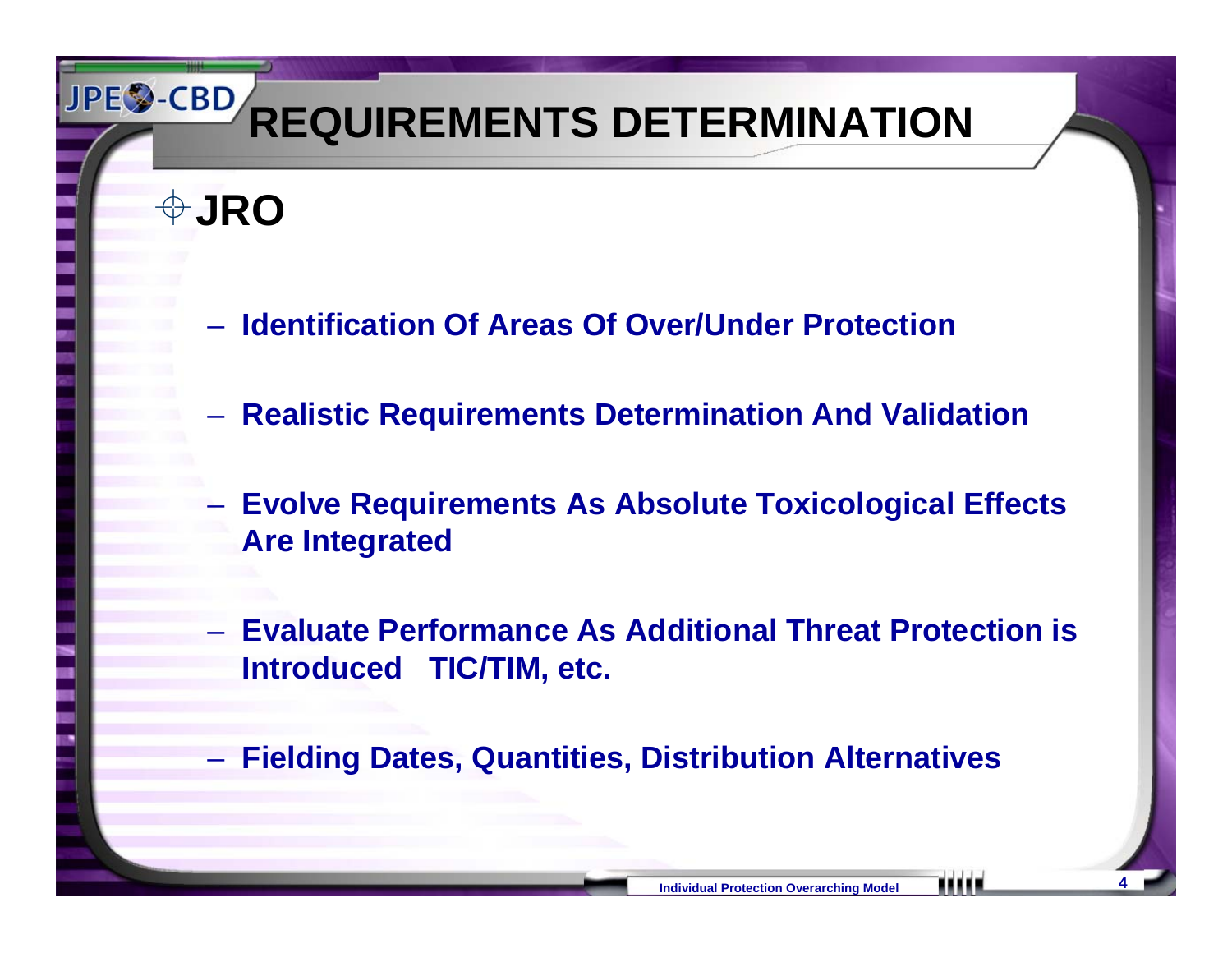#### **Program Office**

- **Are Requirements Attainable?**
- **Are Requirements Affordable?**
- **What Are Cost/Schedule/Performance Attributes To Requirements?**
- **Law Administration Are There Life Cycle Implications To Design Elements?**
- **Are There Life Cycle Impacts Due To ECPs or Changes?**
- **What Is The Most Cost Effective Change Implementation Sequence?**
- **What Materials Have Been Previously Proven?** 
	- **Against What Threats?**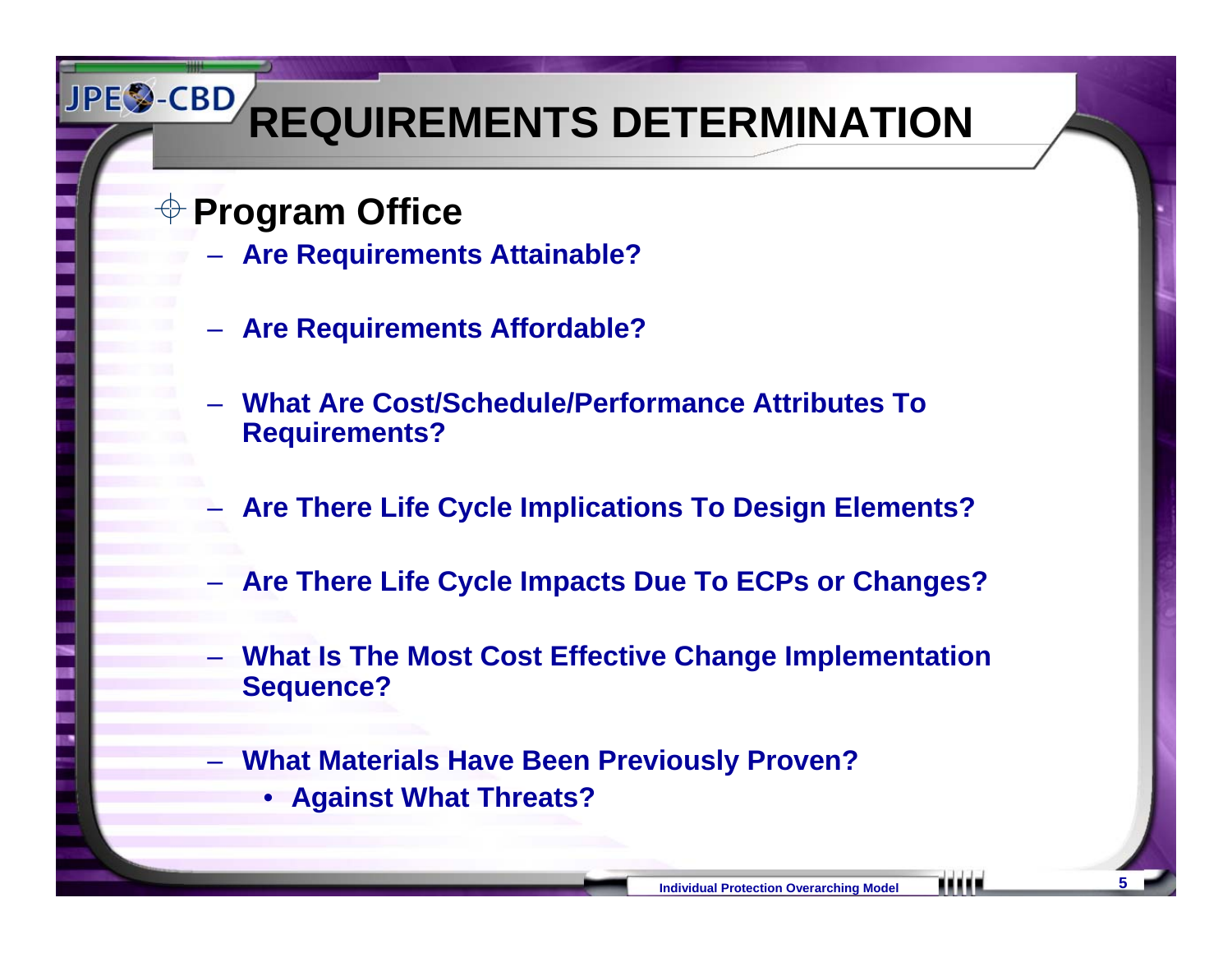### **Testing Agency (OTA)**

- **What Tests Must Be Done To Demonstrate Effectiveness?**
- **What Procedures Are Documented?**
- **Are All Planned Tests Fully Defined?**
- –**Does The Infrastructure Support The Test Needs?**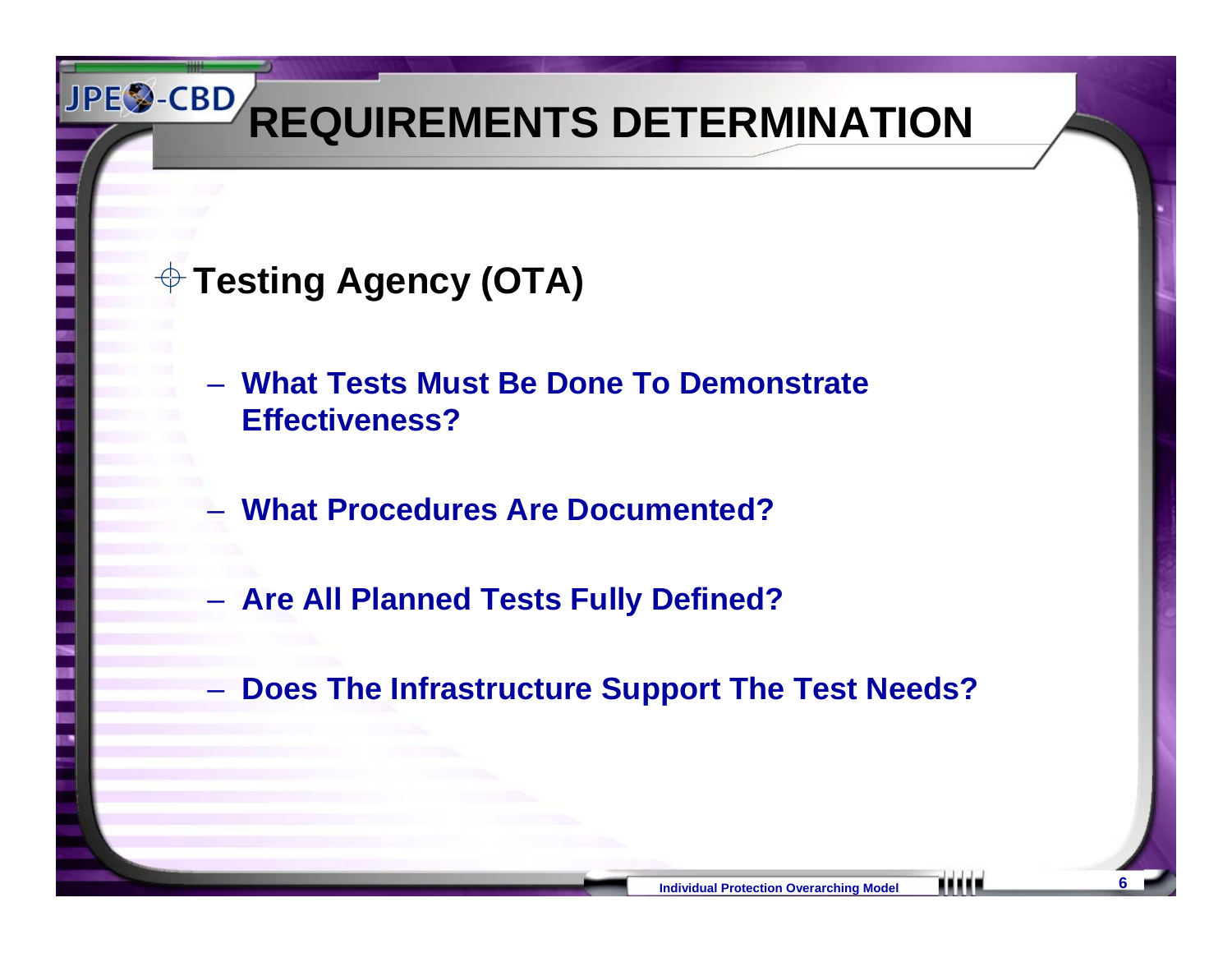### **Test Location (DPG, ECBC, NSC, Commercial)**

- **What Assets Are Needed?**
- **Are All Assets Needed Available?**
- **Are Equipments Within Calibration?**
- **Are Equipments Operational?**
- **Are Procedures Fully Defined?**
- **Scheduling**

- **Manpower**
- **Automated Data Collection**
- **Meteorological Conditions**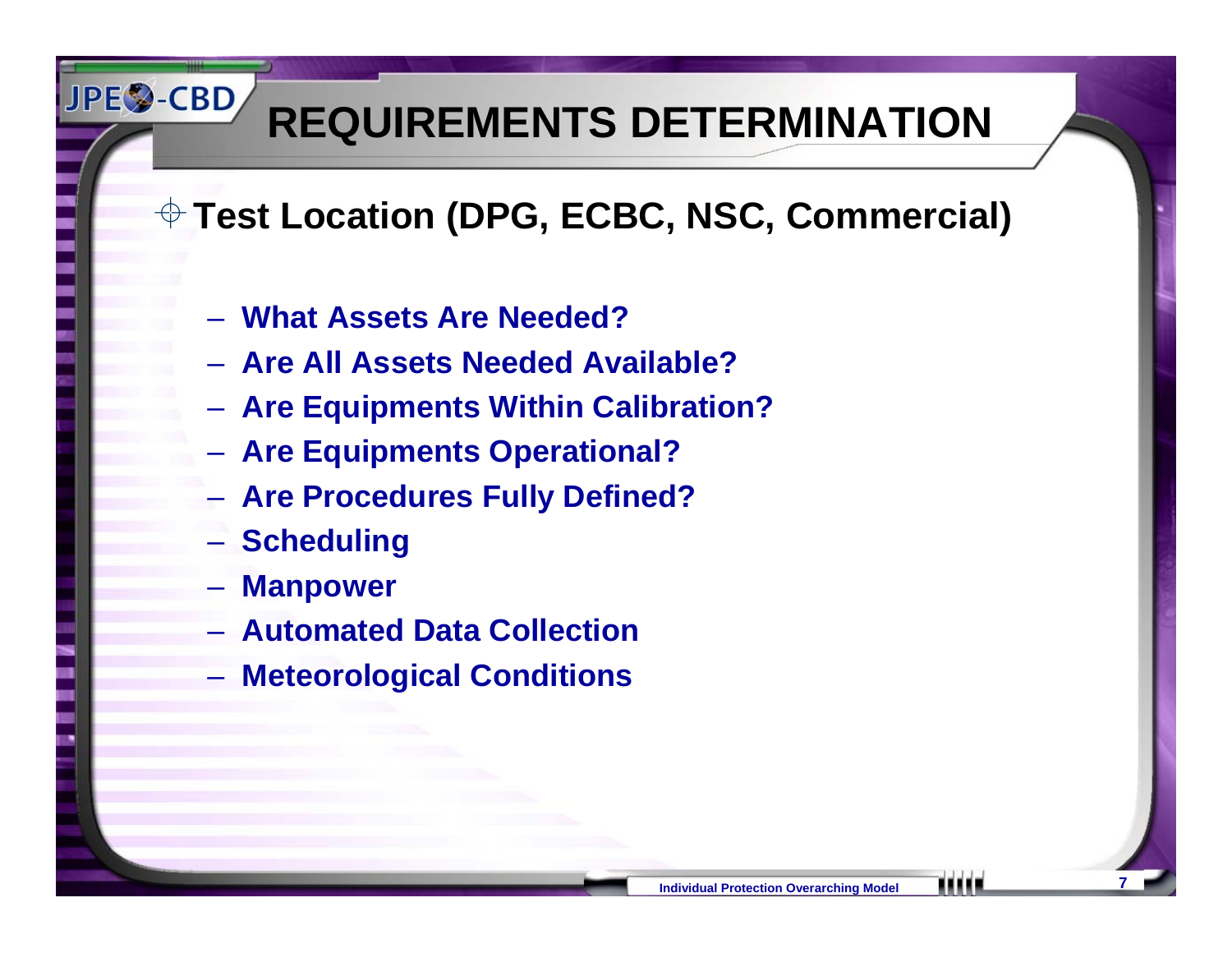### **IPE DEVELOPMENT**

### **Program Office**

- **Ability To Conduct Trade Studies (Performance vs. Cost)**
- **Risk Management**
- **Cost Benefit Analysis**
- **Early Material Evaluation**
- **Comparison Of Data To Absolute Toxicological Effects**
- **Balance CBRN Protection With Heat Stress And Other Physiological Issues**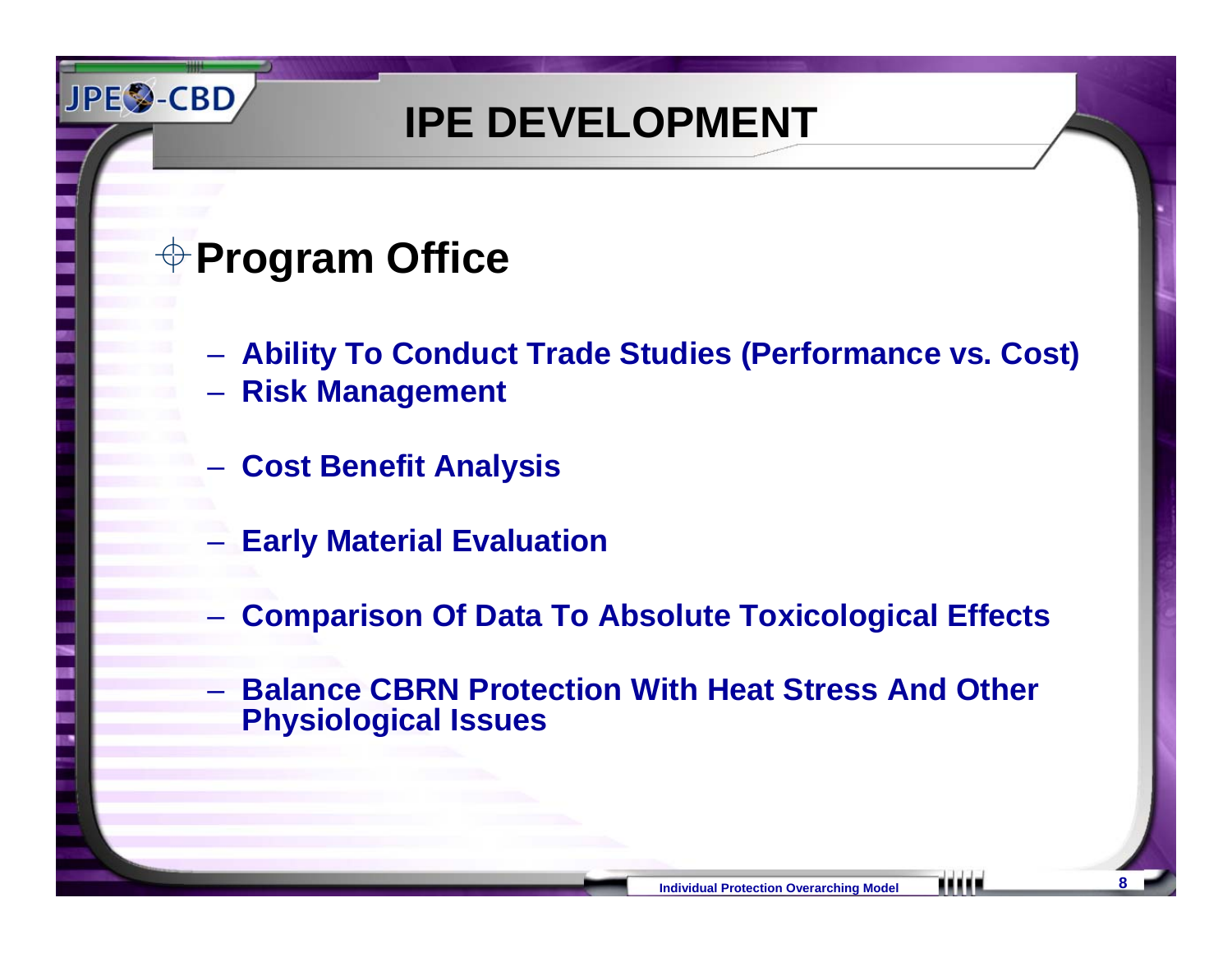### **IPE DEVELOPMENT**

### **Program Office**

- **Manufacturing Processes Consistent With Requirements And Production Rates**
- **Prototyping**
	- **Ability To Model Garment In Three Dimensions**
	- **Sizing/Fitting Against Standard Human Forms**
- **Material And Design Selection**
	- **Evaluate Impact Of Material Characteristics On Garment Comfort, Durability, Protection**
- **Evaluate Impact Of Ancillary Equipment**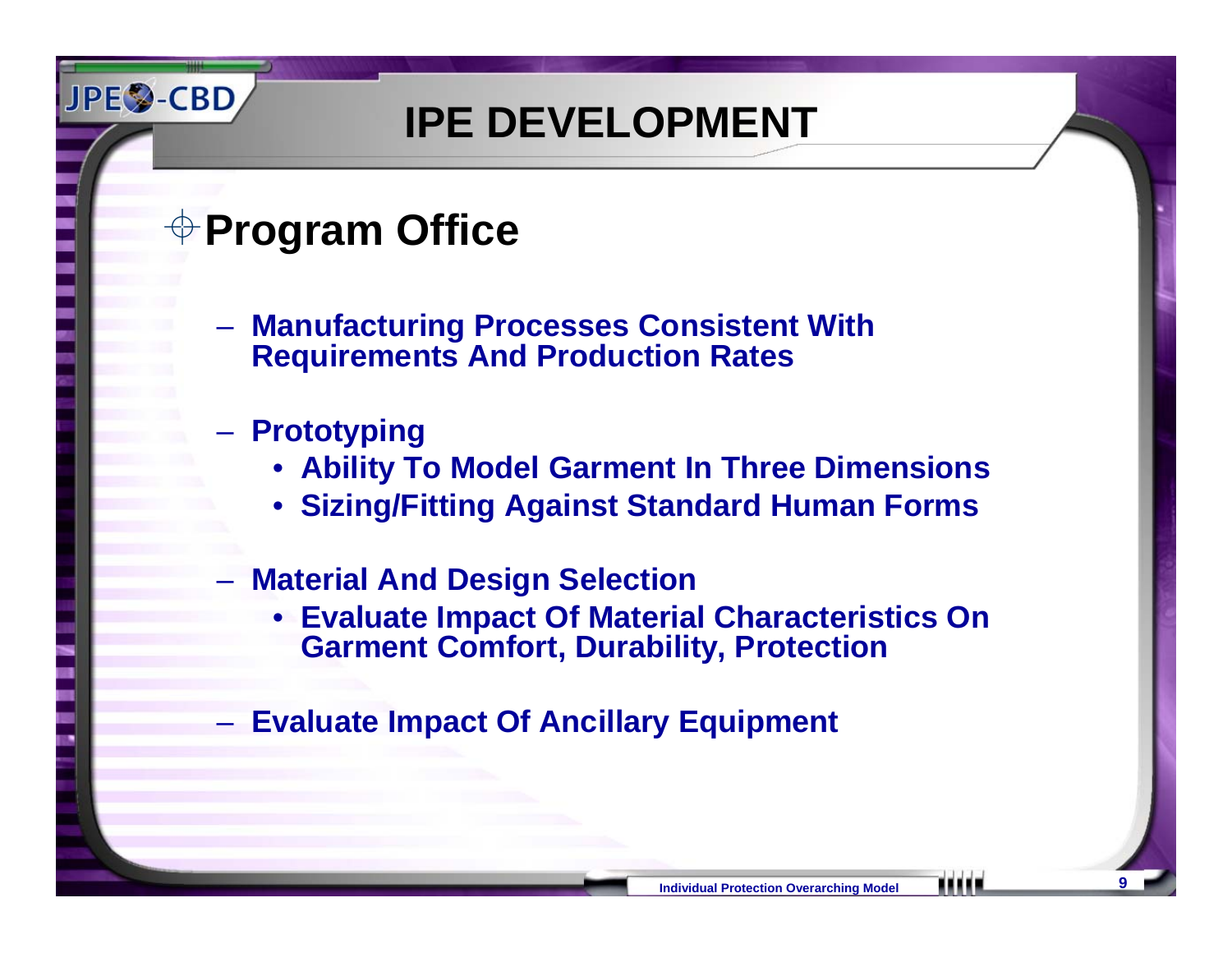**IPE DEVELOPMENT**

**Test Agency**

- **Expand IPE Testing Scope Without Incurring Excessive Costs Or Logistical Burden**
- **Integrate Data Across All Testing Phases**
- **Provide A Basis For Assessment Of Operational Effectiveness**
- **Hart Committee Interact With Testing Process To Identify Data Gaps And Required Re-Testing or Additional Tests**
- **Testing Regimen Tailored To Extent Of Unknowns And Divergence From Normal**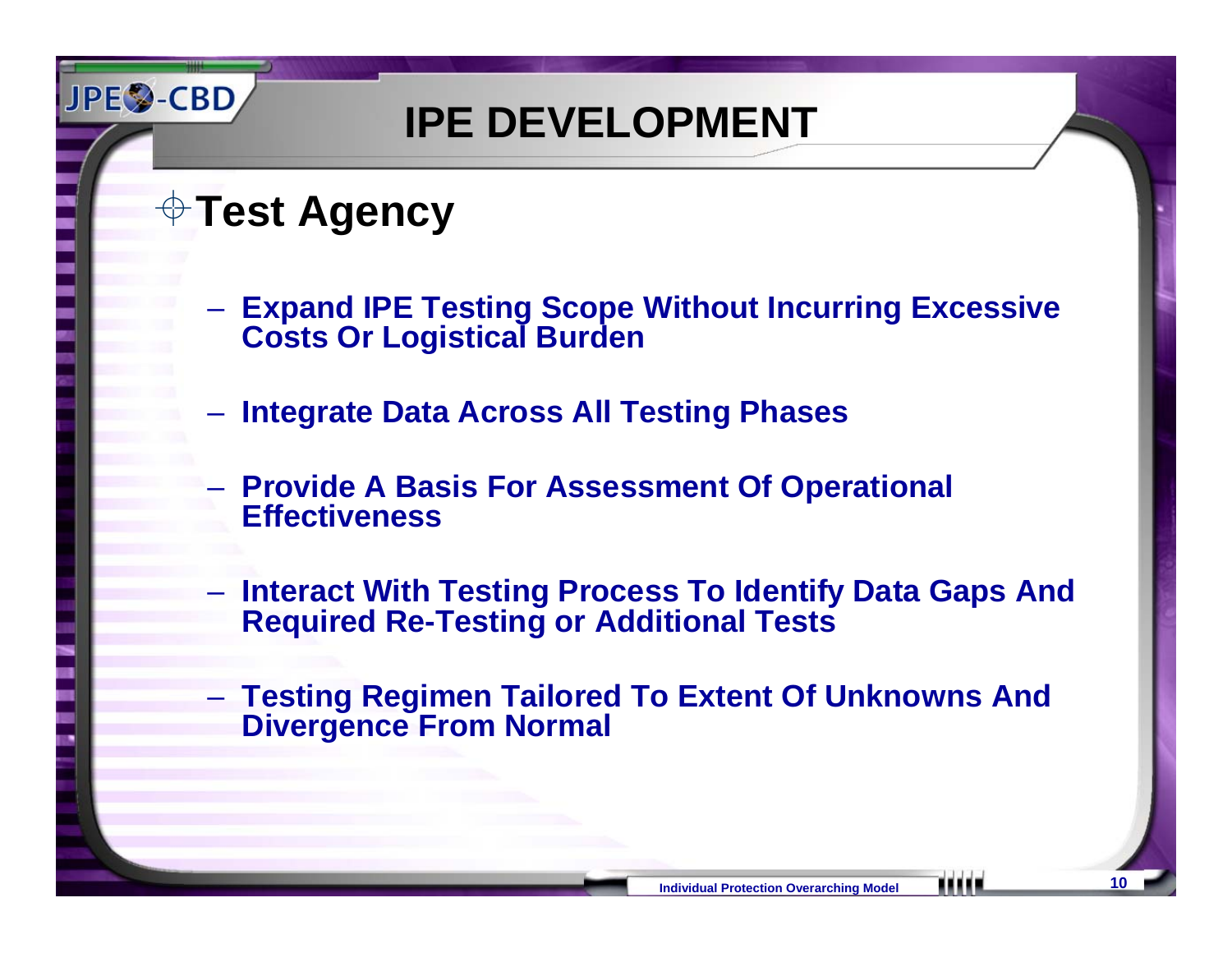### **DATA MINING**

**Correlation Of Data To Real World Results**

### **Intelligent Prediction And Selection Criteria**

**Materials Selection Consistent With Threat**

#### **Basic Data Repository**

- **Data Repository For All Data Associated With CBRN IPE**
- **Intelligent Search Engine For Data Mining (Knowledge Management)**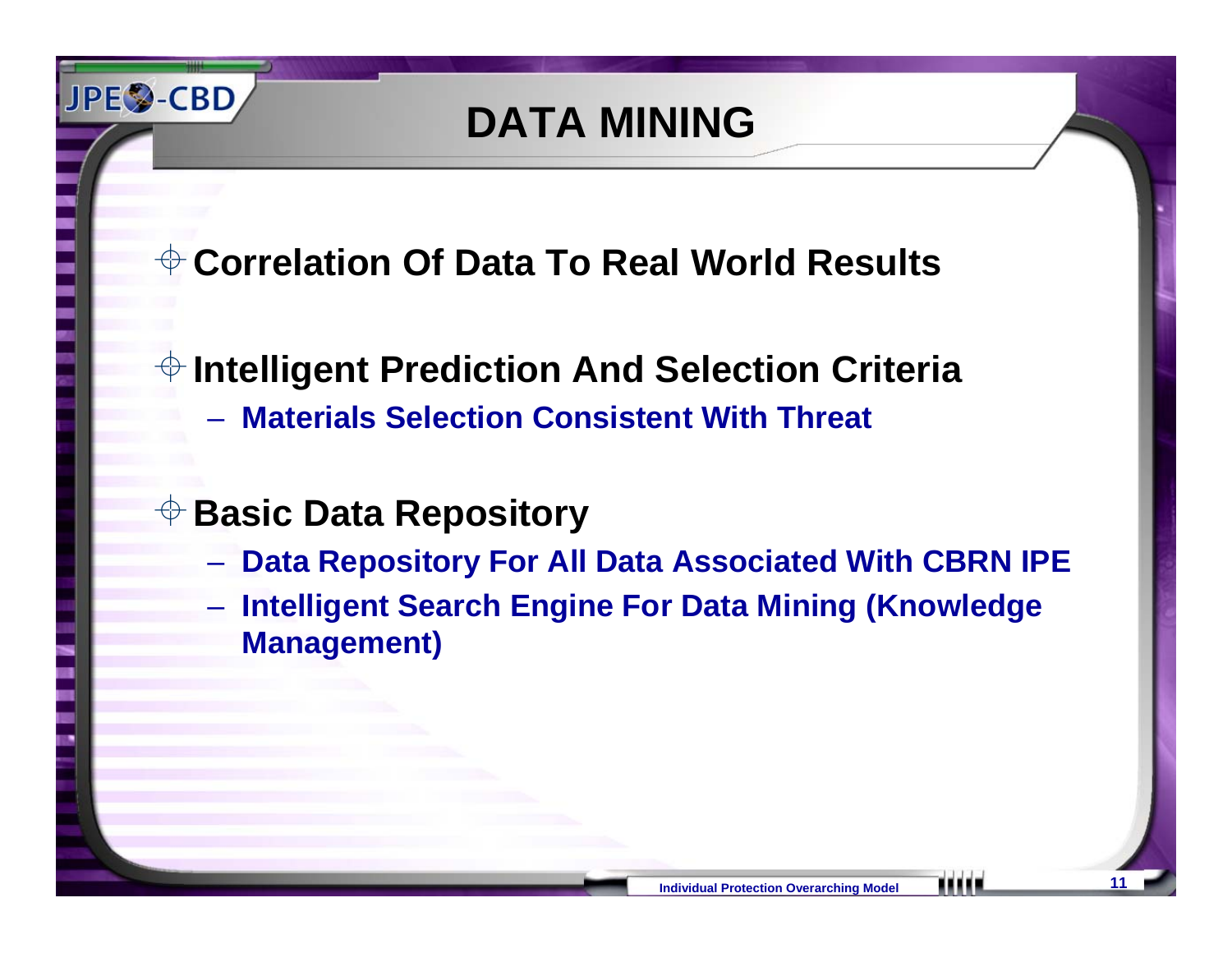### **DATA MINING**

- **Chemical And Material Databases**
	- **Data Repository For All Existing Chemical and Material Test Data Sets**
		- **Chemical D/B**

**JPES-CBD** 

- **Physical Properties**
- **Toxicological Effects On Humans**
- •**Interaction With Atmospheric Conditions**

#### **Material D/B**

- **Historical Test Results For Various Materials Used InIPE Systems**
- •**Physical Properties**
- **Hazard Analysis**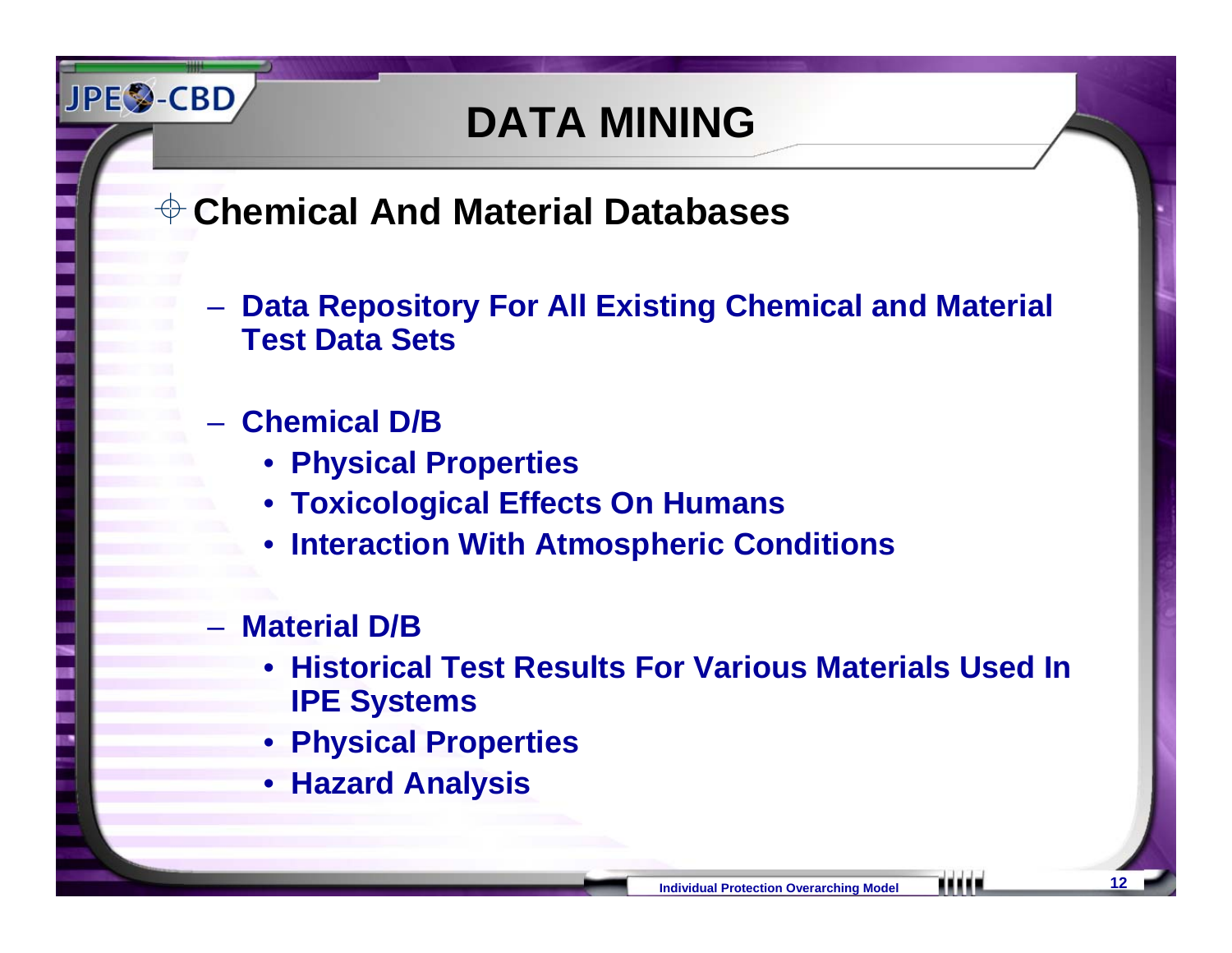## **DATA MINING (cont.)**

#### **Test Traceability Matrix**

**JPES-CBD** 

 **Data Repository For Existing Test Data Sets Mapped To Standard Operating Procedures (SOPs), Test Plans, Test Methodologies, Industry Standards**

### **Lot Variability And Shelf Life Analysis**

- **Data Repository For All Production Lot Testing (PLT) For Variability Analysis And Prediction**
- **Shelf Life Analysis And Confidence Based On Surveillance Testing Data Sets**

#### **Simulant Vs. Agent Comparative Data**

- **Data Repository And Analysis Of Simulant Versus Agent Comparisons**
- **Intelligent Selection Of Simulant For Specific Test Purposes**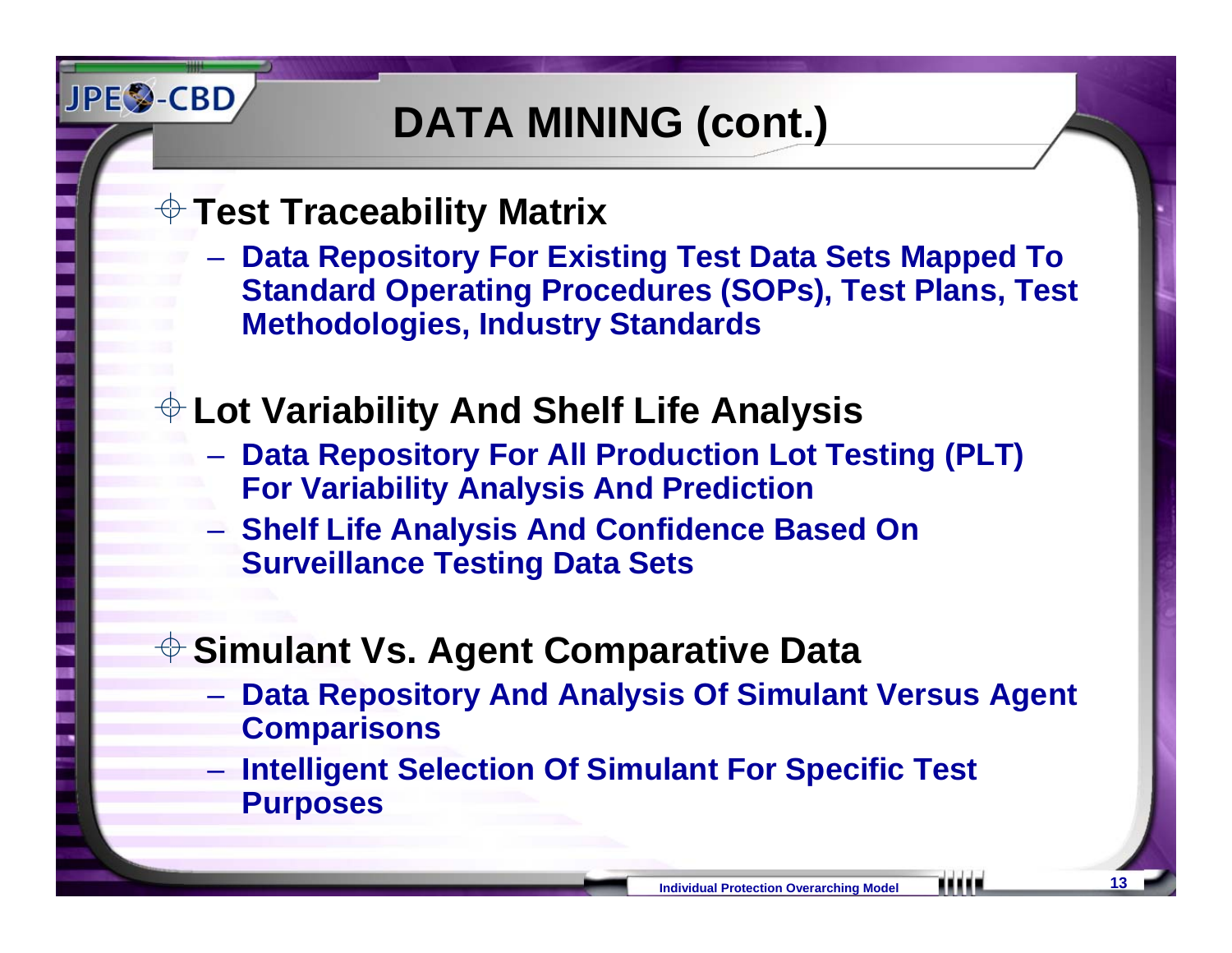### **TECHNICAL APPROACH**

**Technical Approach** 

- **Modular Structural Approach**
- **Use An Open Architecture To The Maximum Extent Possible**
- **Detailed Examination Of Data Requirements And Data Throughput**
- –**Reuse Or Revise Existing Databases**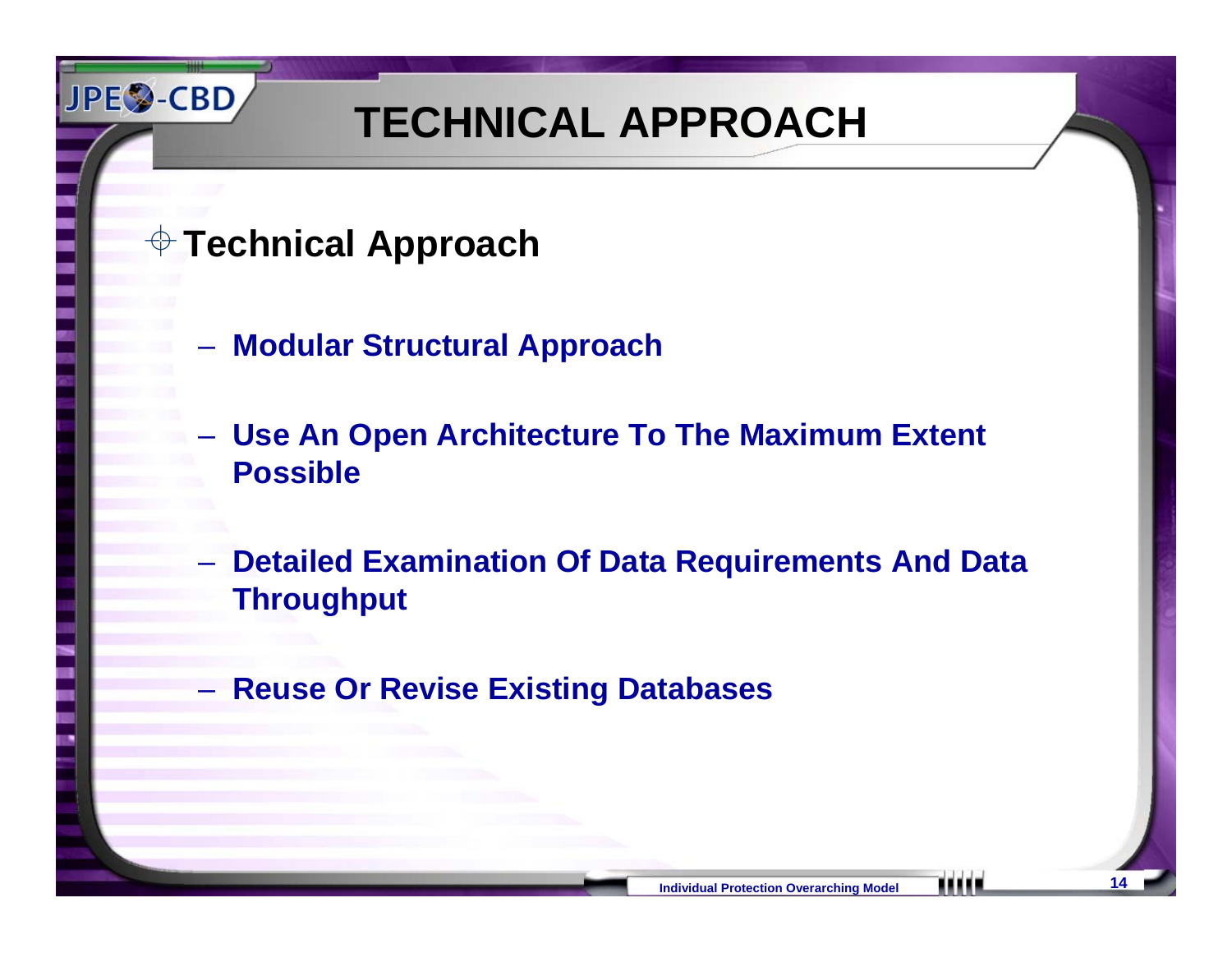## **STRATEGY**

#### **FY 06 Effort**

**JPES-CBD** 

- **Survey Current Models/Databases (e.g., Body Region Hazard Analysis (BRHA), Agent Simulant Knowledgebase)**
- **Survey DPG/ECBC/NSC Historical Results**
- **Determine Gaps In Data And Models And Upgrade**
- **Certify Model (With Limitations)**
- **Determine Preliminary Architecture**

#### **FY 07 And Beyond**

- **Finalize Architecture**
- **Hart Committee Determine Implementation Sequence And Dependencies**
- **Implement Strategy**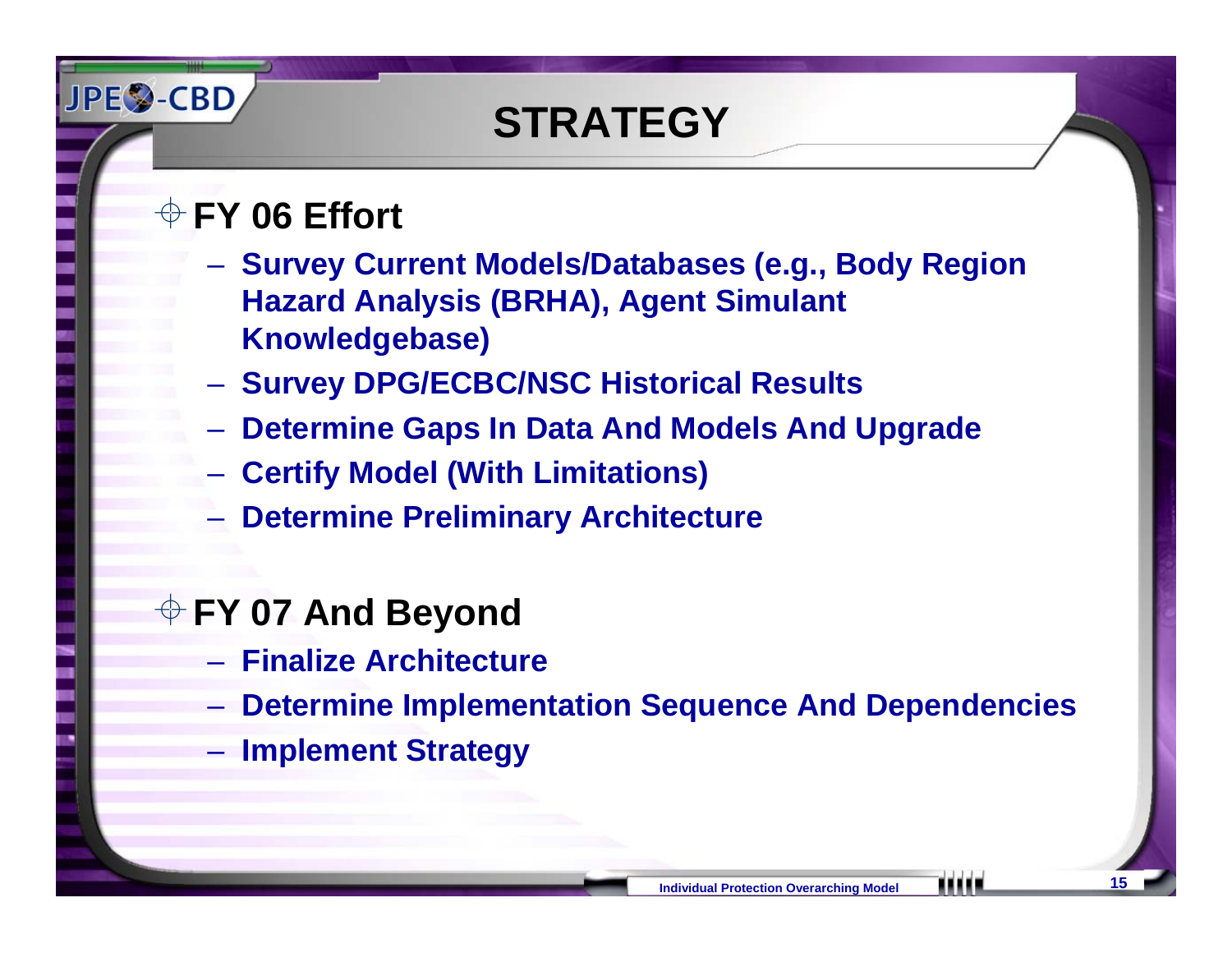### **Verification, Validation & Accreditation (VV&A)**

**The OAM/Toolkit Will Adhere To Established VV&A Procedures**

**Some Models And Simulations Will Be Accredited**

**Data Certification Will Be Conducted**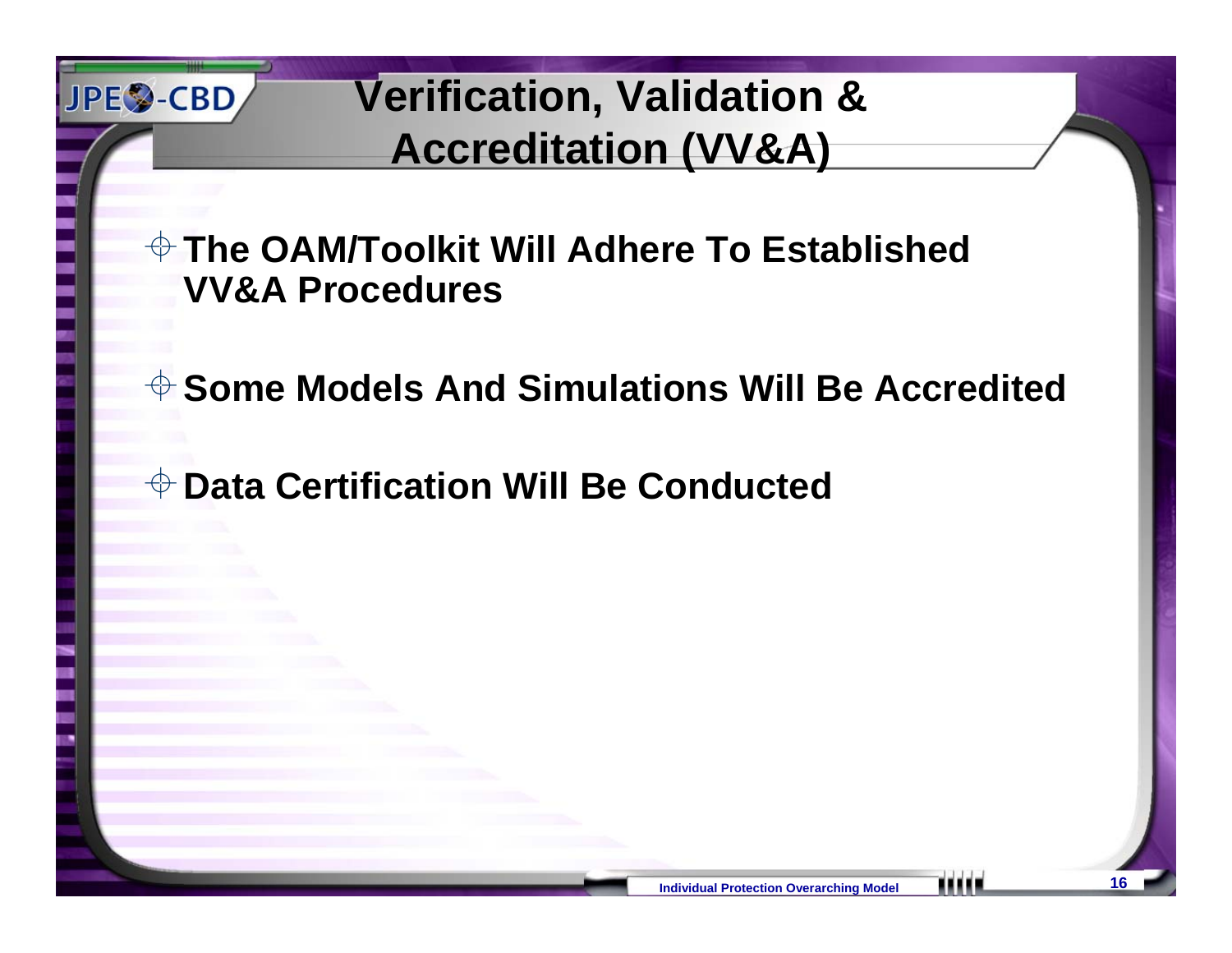#### **Notional Schedule**

| ID             |   | <b>WBS</b>     | Task Name                               | 2006 |           |          | 2007                                    |          |          | 2008     |                                                                                                                      | 2009 |  | 2010 |      |
|----------------|---|----------------|-----------------------------------------|------|-----------|----------|-----------------------------------------|----------|----------|----------|----------------------------------------------------------------------------------------------------------------------|------|--|------|------|
|                | O |                |                                         |      |           |          | $Q1$ $Q2$ $Q3$ $Q4$ $Q1$ $Q2$ $Q3$ $Q4$ |          |          |          | $\boxed{ \  Q1 \  \  Q2 \  \  Q3 \  \  Q4 \  \  Q1 \  \  Q2 \  \  Q3 \  \  Q4 \  \  Q1 \  \  Q2 \  \  Q3 \  \  Q4 }$ |      |  |      |      |
| 1              |   | 1              | <b>Program Management I</b>             |      |           |          |                                         |          |          |          |                                                                                                                      |      |  |      |      |
| $\overline{2}$ | Ŧ | $1.1$          | Form IPT                                |      | 3/1<br>b. |          |                                         |          |          |          |                                                                                                                      |      |  |      |      |
| 3              |   | $1.2$          | <b>Charter IPT</b>                      |      |           | $\infty$ |                                         |          |          |          |                                                                                                                      |      |  |      |      |
| 9              |   | $1.3$          | <b>Business Plan</b>                    |      | KO        |          | 00                                      | ۰        |          |          |                                                                                                                      |      |  |      |      |
| 27             |   |                | $2$ MS A                                |      |           |          | ◎ 11/7                                  |          |          |          |                                                                                                                      |      |  |      |      |
| 28             |   | 3              | <b>Program Management II</b>            |      |           |          |                                         |          |          |          |                                                                                                                      |      |  |      |      |
| 29             |   | 3.1            | <b>Schedule</b>                         |      |           |          |                                         | $\infty$ |          |          |                                                                                                                      |      |  |      |      |
| 34             |   | 3.2            | <b>Modeling and Simulation Strategy</b> |      |           |          |                                         |          | $\infty$ |          |                                                                                                                      |      |  |      |      |
| 39             |   | 3.3            | <b>Test Strategy</b>                    |      |           |          |                                         |          |          | KO       |                                                                                                                      |      |  |      |      |
| 44             |   | 3.4            | <b>Risk Management</b>                  |      |           |          |                                         |          |          | Ю¢       |                                                                                                                      |      |  |      |      |
| 49             |   | 3.5            | <b>Safety</b>                           |      |           |          |                                         |          |          | $\infty$ |                                                                                                                      |      |  |      |      |
| 54             |   | 3.6            | <b>LCCE</b>                             |      |           |          | D                                       |          |          |          |                                                                                                                      |      |  |      |      |
| 57             |   | 3.7            | Logistics                               |      |           |          | Ю                                       |          |          |          |                                                                                                                      |      |  |      |      |
| 62             |   |                | $4$ MS B                                |      |           |          |                                         |          |          |          | 2/12                                                                                                                 |      |  |      |      |
| 63             |   | 5              | <b>Program Management III</b>           |      |           |          |                                         |          |          |          |                                                                                                                      |      |  |      |      |
| 64             |   | 5.1            | <b>Test Plan</b>                        |      |           |          |                                         |          |          |          |                                                                                                                      |      |  |      |      |
| 69             |   | 5.2            | <b>VV&amp;A Plan</b>                    |      |           |          |                                         |          |          |          | $\bullet\bullet$                                                                                                     |      |  |      |      |
| 74             |   |                | $6$ MS $C$                              |      |           |          |                                         |          |          |          | 4/15                                                                                                                 |      |  |      |      |
| 75             |   | $\overline{7}$ | <b>Model Compontent Development</b>     |      |           |          |                                         |          |          |          |                                                                                                                      |      |  |      |      |
| 76             |   | 7.1            | <b>Transport Module</b>                 |      |           |          |                                         |          |          |          |                                                                                                                      |      |  |      |      |
| 84             |   | 7.2            | <b>Toxicological Module</b>             |      |           |          |                                         |          |          |          |                                                                                                                      |      |  |      |      |
| 92             |   | 7.3            | <b>Threat Module</b>                    |      |           |          |                                         |          |          |          |                                                                                                                      |      |  |      |      |
| 100            |   | 8              | <b>Systems Integration</b>              |      |           |          |                                         |          |          |          |                                                                                                                      |      |  |      |      |
| 101            |   | 8.1            | <b>Module Integration</b>               |      |           |          |                                         |          |          |          | $\bullet$ $\bullet$                                                                                                  |      |  |      |      |
| 109            |   | 8.2            | <b>Integration Testing</b>              |      |           |          |                                         |          |          |          |                                                                                                                      |      |  |      |      |
| 111            |   |                | 9 VV&A                                  |      |           |          |                                         |          |          |          |                                                                                                                      |      |  |      |      |
| 112            |   | 9.1            | VV&A                                    |      |           |          |                                         |          |          |          |                                                                                                                      |      |  |      |      |
| 115            |   | 9.2            | <b>Accreditation</b>                    |      |           |          |                                         |          |          |          |                                                                                                                      |      |  |      |      |
| 118            |   |                | $10$ IPR                                |      |           |          |                                         |          |          |          |                                                                                                                      |      |  |      | 4/20 |